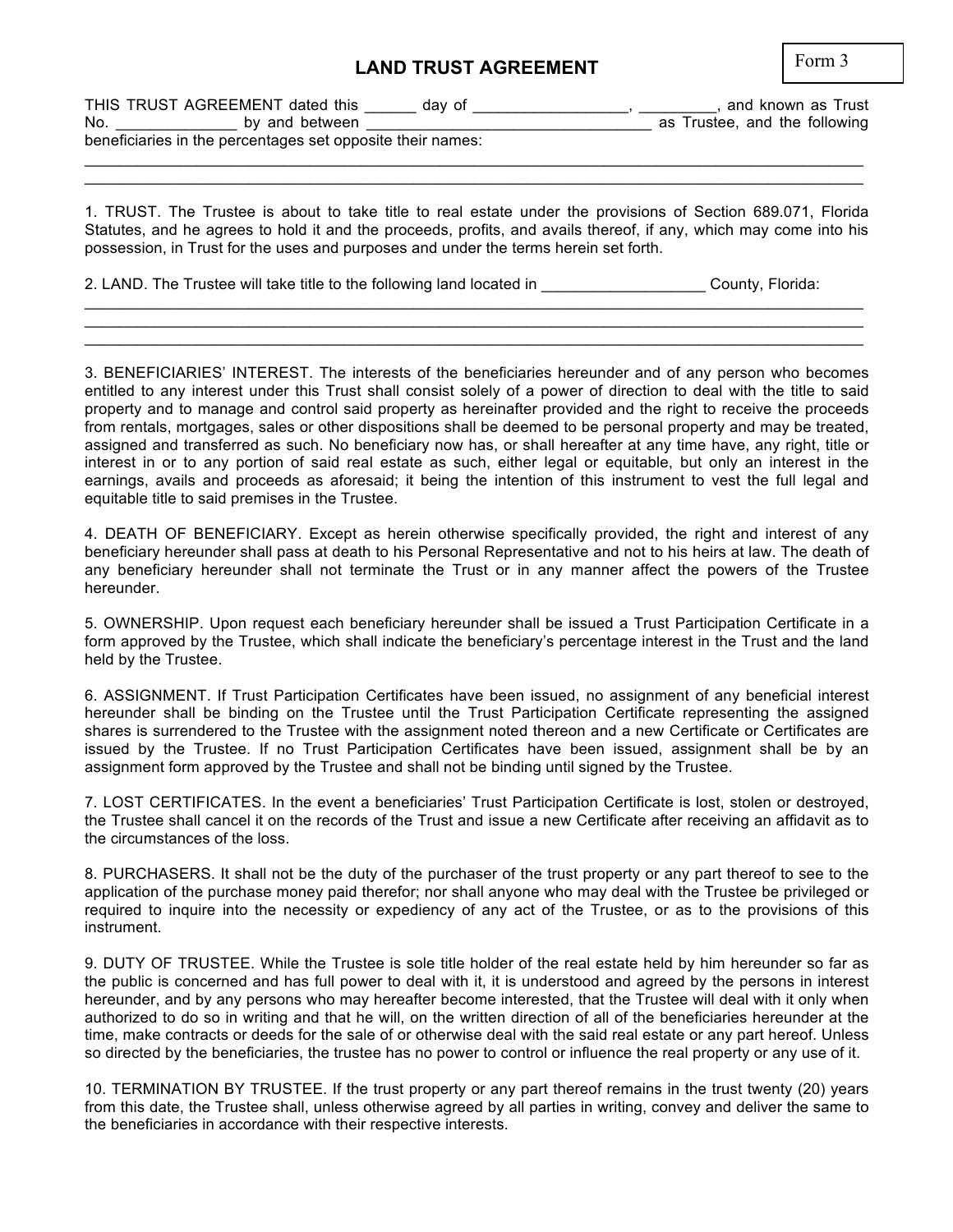11. LIMITATION ON BENEFICIARIES. No beneficiary hereunder shall have any authority to contract for or in the name of the Trustee, or use the name of the Trustee in any advertising or other publicity or to bind the Trustee personally.

12. LIMITATION OF TRUSTEE'S LIABILITY. The liability of the Trustee hereunder shall be limited to the assets of the Trust. All obligations incurred by the Trustee hereunder shall be the obligations of the Trust only and not the individual Trustee. The Trustee shall not be required to enter into any personal obligation or liability in dealing with the Trust property nor to expend any personal sums to defend or protect the Trust property.

13. NOTIFICATION OF CLAIMS. In the event the Trustee shall receive notice of claims or actions against the Trust, he shall notify the beneficiaries at their last known addresses.

14. TRUSTEE'S COMPENSATION. The Trustee shall receive for his services in accepting this Trust and title hereunder the sum of \$ for the first year or fraction thereof and the sum of \$ for each succeeding year or fraction thereof as long as any property remains in this Trust. Trustee may raise or lower his annual fee upon giving 60 days notice to the beneficiaries. Also, he shall receive reasonable compensation for making deeds or other instruments, performing additional services, or retaining attorneys or agents. The beneficiaries hereunder jointly and severally agree to pay the fees hereunder, and the Trustee shall have a lien on the property of the Trust therefor.

15. LIMITATIONS ON AGREEMENTS. This Agreement shall not be deemed to be, create, or evidence the existence of a corporation de facto or de jure, or a Massachusetts Trust, or any other type of business trust, or an association in the nature of a corporation or a general or limited partnership, or a joint venture by or between the Trustees and the beneficiaries.

16. TAXES. Nothing herein contained shall be construed as imposing any obligation on the Trustee to file any income, profit or other tax reports or schedules, it being expressly understood that the beneficiaries hereunder from time to time will individually make all such reports and pay any and all taxes growing out of their interest under this Trust Agreement.

17. REPLACEMENT OF TRUSTEE. The Trustee may be replaced in any of the following manners:

- a. Resignation. The Trustee may resign at any time by mailing a notice of his intention to do so to each of the beneficiaries at each's last known address. In the event of such resignation the beneficiaries may appoint a successor trustee, by lodging an instrument with the Trustee signed by all the beneficiaries and accepted by the Successor Trustee. If no Successor Trustee is appointed within thirty (30) days, the Trustee may convey the Trust property to the beneficiaries according to their interests and this Trust shall terminate. If, in the opinion of the Trustee, the Trustee may be subjected to embarrassment, litigation, insecurity, liability or hazard, the Trustee may at any time and without notice resign as to all or part of the trust property and convey such trust property directly to the beneficiaries.
- b. Replacement. The beneficiaries may at any time replace the Trustee by lodging with him an instrument naming a Successor Trustee, signed by all beneficiaries and accepted by the Successor Trustee. Upon receipt of said instrument and if there shall be no fees due and owing to him, the Trustee shall quit claim the property to the Successor Trustee.
- c. Death. In the event of the death of the Trustee hereunder the following in order of their listing (able and willing to act) is appointed Successor Trustee:

18. RECORDING. This Trust shall not be recorded except as herein provided or required by law.

\_\_\_\_\_\_\_\_\_\_\_\_\_\_\_\_\_\_\_\_\_\_\_\_\_\_\_\_\_\_\_\_\_

 $\mathcal{L}_\text{max}$  , and the set of the set of the set of the set of the set of the set of the set of the set of the set of the set of the set of the set of the set of the set of the set of the set of the set of the set of the

19. DISCLOSURE. The Trustee shall not release information regarding this Trust except as required by law. In making a disclosure required by law, the Trustee shall supply beneficiaries with copies of any reports filed and

If said person is unable or unwilling to act, or if no person is named herein, the beneficiaries hereunder or any of them by mutual agreement, are appointed successor trustee. Recording of an affidavit reciting this paragraph shall be effective to vest title in said Successor Trustee.

Any successor trustee under this Trust shall have all of the powers, properties and duties of the original Trustee. Any replacement of the Trustee shall not effect his first lien on the Trust property, for his costs, expenses, attorney's fees and reasonable compensation.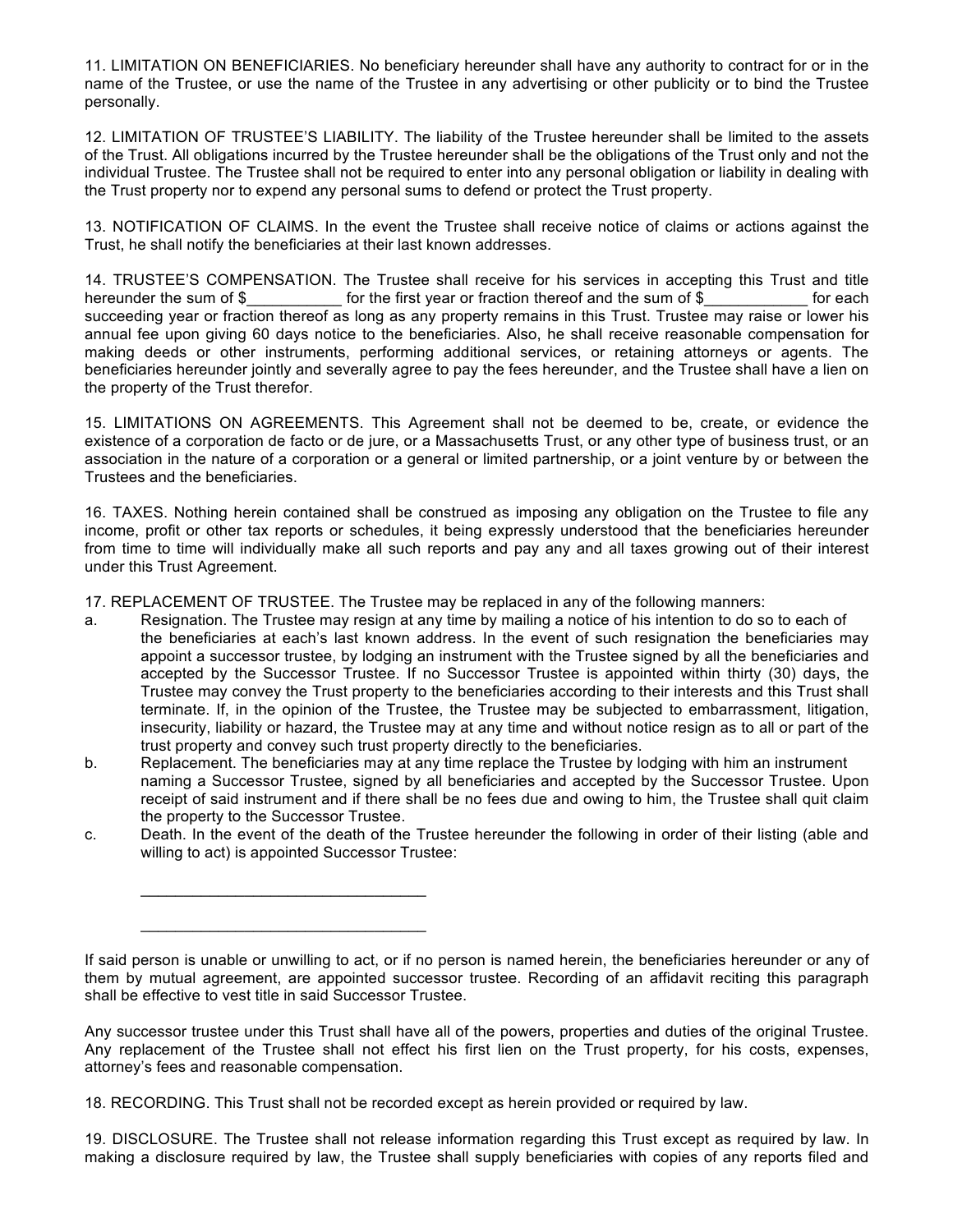shall be subject to no liability for the filing of such reports. The Trustee shall not be liable for inadvertent disclosure of the identity of any beneficiary.

20. FLORIDA RICO ACT. Notwithstanding any provision of this Trust to the contrary, the Trustee shall have no obligation to convey title to real property held by the Trustee pursuant to this Agreement until it has performed or caused to be performed, at the expense of the beneficiaries of this Trust Agreement, a search of the official records of all counties in which such real property is located. If such search discloses that no RICO lien notices have been filed against any person for whom the Trustee holds legal or record title to real property pursuant to this Trust Agreement, then the Trustee may convey its legal or record title to such real property in accordance with the written instructions of the beneficiary. If such search discloses that one or more RICO lien notices have been filed against any person for whom the Trustee holds legal or record title to real property pursuant to this Trust Agreement then the Trustee shall not convey its legal or record title to such real property unless:

- a. All such RICO lien notices have been released or terminated or such real property has been released from all such RICO lien notices, or
- b. Such persons named in the RICO lien notice agree in writing that the total amount of all proceeds that would otherwise be received directly by such person as a result of the conveyance, will be paid directly to the Trustee, and that the Trustee shall have the right to hold such proceeds, together with the total amount of all such proceeds that would otherwise be paid or distributed to such person or at the direction of such person or his designee, until such time as the provisions of subsection a. above have been satisfied, and also agrees, in writing, that at the request of the Department of Legal Affairs of the State of Florida, or the office of any state attorney of the State of Florida, the Trustee, without any liability to the person named in the RICO lien notice, may pay the total amount of such proceeds held by the Trustee pursuant to the provisions of this subsection b. to the Department of Legal Affairs of the State of Florida or the office of any state attorney of the State of Florida

21. PARTITION. The remedy of partition shall not be available to the beneficiaries of this Land Trust.

22. PARTIES BOUND. This Agreement shall extend to and be obligatory upon the heirs, administration and assigns of the respective parties.

23. GENDER. Any references to he or him in this Agreement shall apply to parties of either gender.

24. PARAGRAPH TITLES. The title of paragraphs are for convenience only and shall in no way be used for the purpose of construing the meaning of this Agreement.

25. GOVERNING LAW. This Agreement shall be construed under the laws of the State of Florida.

26. ADDRESSES. The addresses of the parties as of the date of this Agreement for the purpose of notices are:

27. This document may be signed in one or more counterparts, each of which shall be deemed an original, and all of which together shall be considered one instrument

Trustee:\_\_\_\_\_\_\_\_\_\_\_\_\_\_\_\_\_\_\_\_\_\_\_\_\_\_\_\_\_\_\_\_\_\_\_\_\_\_

Beneficiaries:

IN TESTIMONY WHEREOF, said Trustee accepted the duties of Trustee the day and year first above written and on said day the said beneficiary has signed this Declaration of Trust and said Trust Agreement in order to signify his assent to the terms hereof.

\_\_\_\_\_\_\_\_\_\_\_\_\_\_\_\_\_\_\_\_\_\_\_\_\_\_\_\_\_\_\_\_\_\_\_\_\_\_\_\_\_ \_\_\_\_\_\_\_\_\_\_\_\_\_\_\_\_\_\_\_\_\_\_\_\_\_\_\_\_\_\_\_\_\_\_\_

\_\_\_\_\_\_\_\_\_\_\_\_\_\_\_\_\_\_\_\_\_\_\_\_\_\_\_\_\_\_\_\_\_\_\_\_\_\_\_\_\_ \_\_\_\_\_\_\_\_\_\_\_\_\_\_\_\_\_\_\_\_\_\_\_\_\_\_\_\_\_\_\_\_\_\_\_

WITNESSES: BENEFICIARIES:

Print Name\_\_\_\_\_\_\_\_\_\_\_\_\_\_\_\_\_\_\_\_\_\_\_\_\_\_

Print Name\_\_\_\_\_\_\_\_\_\_\_\_\_\_\_\_\_\_\_\_\_\_\_\_\_\_